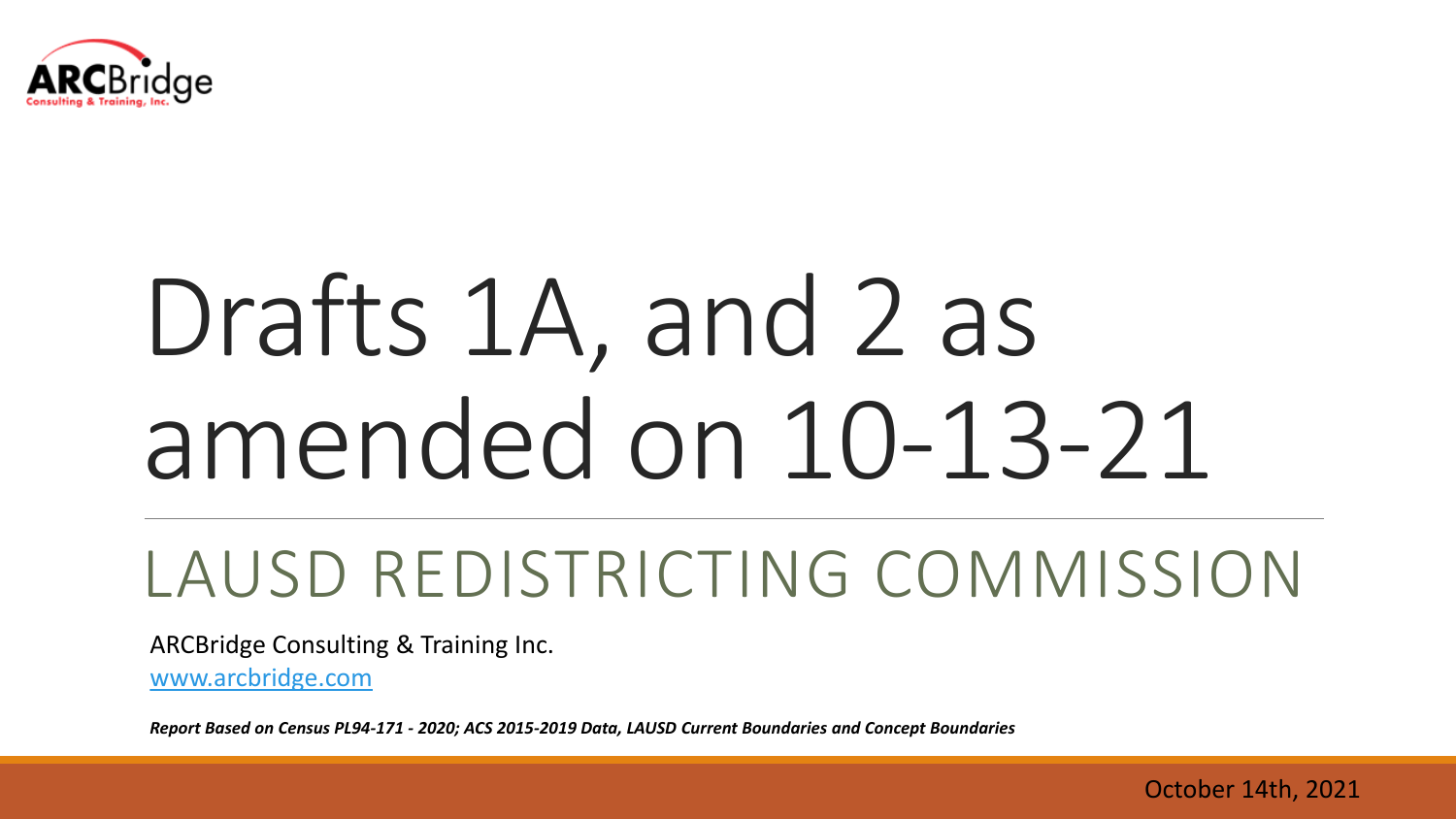Map Concepts – Draft 1A, 2

#### **LAUSD Draft 1A Map**



#### **LAUSD Draft 2 Map**

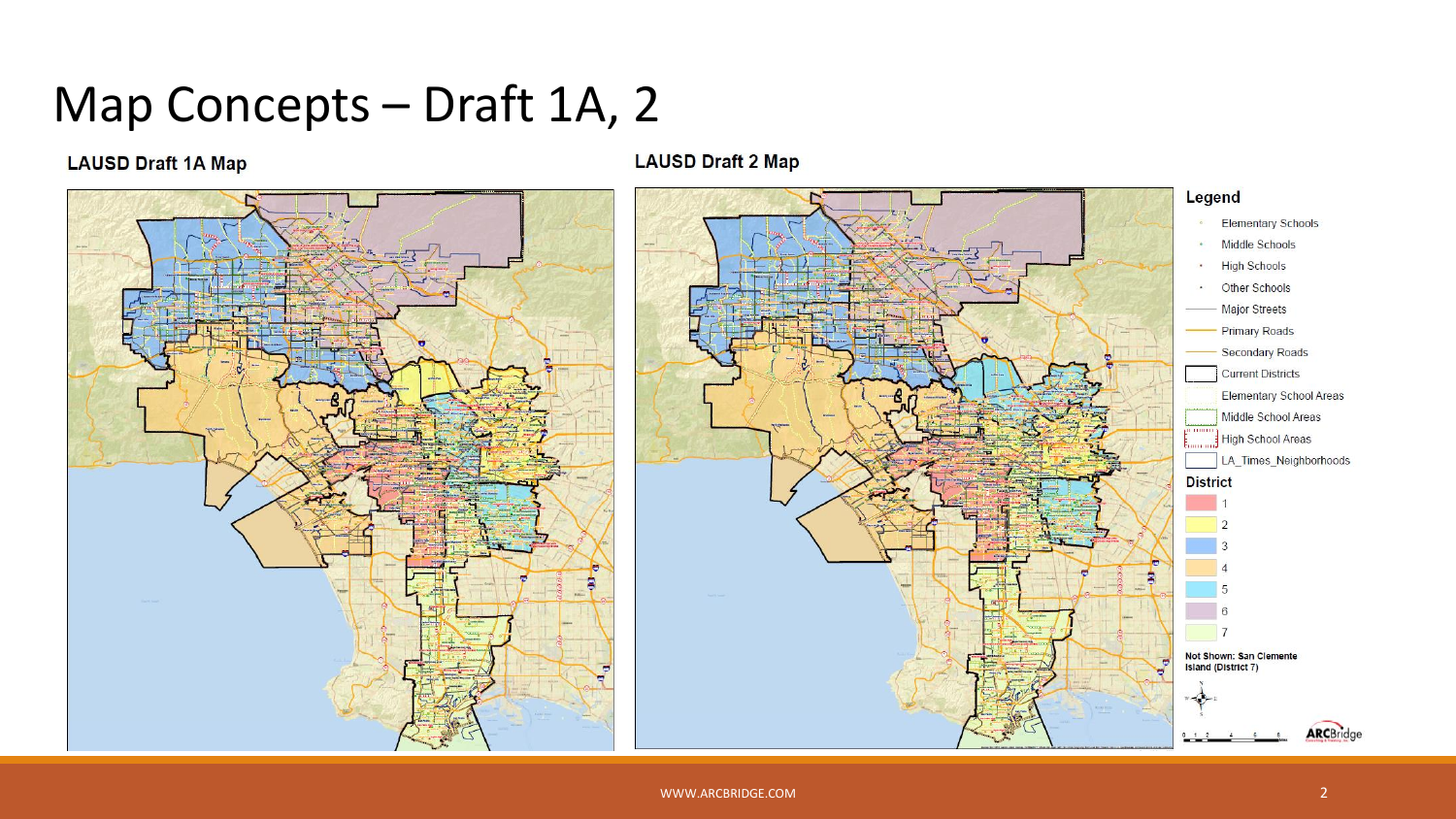#### Map Concepts Draft  $1A -$  Maximum Deviation  $-8.61\%$

|        | District 1 |                 |         | District 2 |         | District 3  |                | District 4    |       |       | District 5              |                         |                      | District 6   |                       |            | District 7           |                         |             |                      |             |
|--------|------------|-----------------|---------|------------|---------|-------------|----------------|---------------|-------|-------|-------------------------|-------------------------|----------------------|--------------|-----------------------|------------|----------------------|-------------------------|-------------|----------------------|-------------|
|        | <b>POP</b> | <b>VAP</b>      | CVAPI   | <b>POP</b> | VAPI    | <b>CVAP</b> | <b>POP</b>     | <b>VAP</b>    | CVAPI | POP   | <b>VAP</b>              | <b>CVAP</b>             | <b>POP</b>           | <b>VAP</b>   | <b>CVAP</b>           | <b>POP</b> | <b>VAPI</b>          | <b>CVAP</b>             | <b>POPI</b> | <b>VAPI</b>          | <b>CVAP</b> |
| Total  |            | 647,882 518,208 | 399,139 | 665,037    | 539,616 | 386,119     | 675,026546,479 |               |       |       | 462,644 705,226 604,616 | 512,460 648,843 514,384 |                      |              | 339,031669,914526,290 |            |                      | 392,380 650,233 493,524 |             |                      | 365,382     |
| Latino | 45.13%     | 41.80%          | 31.42%  | 63.78%     | 60.10%  | 55.75%      |                | 34.61% 32.01% |       |       | 26.22% 17.69% 16.54%    |                         | 14.68% 70.14% 66.16% |              |                       |            | 58.40% 63.44% 60.20% |                         |             | 53.60% 60.58% 56.98% | 48.28%      |
| White  | 15.07%     | 16.34%          | 18.69%  | 15.86%     | 17.84%  | 21.53%      |                | 41.92% 44.54% |       |       | 52.61% 59.20% 60.54%    |                         | 65.94% 12.88% 14.91% |              |                       |            | 20.03% 22.67% 24.88% |                         |             | 31.15% 10.03% 11.73% | 15.43%      |
| Black  | 26.67%     | 27.71%          | 39.87%  | 3.02%      | 3.33%   | 4.63%       | 4.64%          | 4.84%         | 6.23% | 4.18% | 4.30%                   | 5.64%                   | 5.20%                | 5.75%        | 8.5%                  | 3.44%      | 3.75%                |                         |             | 5.07% 14.57% 14.99%  | 20.83%      |
| AI/AN  | 0.16%      | 0.17%           | 0.16%   | 0.20%      | 0.20%   | 0.28%       | 0.13%          | 0.13%         | 0.44% | 0.15% | 0.15%                   | 0.13%                   | 0.18%                | 0.19%        | 0.29%                 | 0.17%      | 0.18%                | 0.60%                   | 0.18%       | 0.19%                | 0.18%       |
| Asian  | 8.41%      | 9.58%           | 8.71%   | 14.35%     | 15.93%  | 16.72%      |                | 13.86% 14.35% |       |       | 13.81% 12.55% 13.10%    | 12.55%                  |                      | 9.17% 10.65% | 11.83%                | 7.76%      | 8.59%                |                         |             | 9.25% 11.14% 12.79%  | 13.41%      |
| NH/PI  | 0.11%      | 0.11%           | 0.11%   | 0.07%      | 0.07%   | 0.08%       | 0.11%          | 0.11%         | 0.53% | 0.11% | 0.11%                   | 0.09%                   | 0.07%                | 0.07%        | 0.09%                 | $0.09\%$   | 0.10%                | 0.52%                   | 0.54%       | 0.57%                | 0.76%       |
| Other  | 0.87%      | 0.84%           | N/A     | 0.55%      | 0.49%   | N/A         | 0.72%          | 0.63%         | N/A   | 0.81% | 0.75%                   | N/A                     | 0.53%                | 0.46%        | N/A                   | 0.54%      | 0.48%                | N/A                     | 0.57%       | 0.51%                | N/A         |
| Mixed  | 3.58%      | 3.45%           | N/A     | 2.18%      | 2.04%   | N/A         | 4.00%          | 3.38%         | N/A   | 5.32% | 4.50%                   | N/A                     | 1.83%                | 1.80%        | N/A                   | $1.88\%$   | 1.80%                | N/A                     | 2.38%       | 2.24%                | N/A         |

#### Map Concepts Draft 2 - Maximum Deviation – 9.71%

|        | District 1 |                 |         | District 2 |           |             | District 3<br>District 4 |                |        |                      |                      | District 5                                      |                      |            | District 6              |                      |            | District 7              |               |            |             |
|--------|------------|-----------------|---------|------------|-----------|-------------|--------------------------|----------------|--------|----------------------|----------------------|-------------------------------------------------|----------------------|------------|-------------------------|----------------------|------------|-------------------------|---------------|------------|-------------|
|        | <b>POP</b> | VAP             | CVAPI   | POPI       | VAPI      | <b>CVAP</b> | <b>POPI</b>              | <b>VAPI</b>    | CVAP   | POPI                 | <b>VAP</b>           | <b>CVAP</b>                                     | <b>POP</b>           | <b>VAP</b> | <b>CVAP</b>             | <b>POP</b>           | <b>VAP</b> | <b>CVAP</b>             | <b>POP</b>    | <b>VAP</b> | <b>CVAP</b> |
| Total  |            | 647,882 518,208 | 399,139 | 643,374    | 514,291   | 320,279     |                          | 675.026546.479 |        |                      |                      | 462,644 705,226 604,616 512,460 640,584 518,512 |                      |            | 393,338 669,914 526,290 |                      |            | 392,380 680,155 514,721 |               |            | 376,915     |
| Latino | 45.13%     | 41.80%          | 31.42%  | 67.73%     | 63.52%    | 57.86%      |                          | 34.61% 32.01%  |        |                      | 26.22% 17.69% 16.54% |                                                 | 14.68% 65.23% 61.72% |            |                         | 55.77% 63.44% 60.20% |            |                         | 53.60% 61.70% | 58.12%     | 49.07%      |
| White  | 15.07%     | 16.34%          | 18.69%  | 8.59%      | $10.08\%$ | 12.74%      | 41.92%                   | 44.54%         |        | 52.61% 59.20% 60.54% |                      |                                                 | 65.94% 20.82% 23.31% |            |                         | 28.00% 22.67% 24.88% |            | 31.15%                  | 9.64%         | 11.30%     | 14.98%      |
| Black  | 26.67%     | 27.71%          | 39.87%  | 5.60%      | 6.20%     | 9.44%       | 4.64%                    | 4.84%          | 6.23%  | 4.18%                | 4.30%                | 5.64%                                           | 2.30%                | 2.56%      | 3.52%                   | 3.44%                | 3.75%      | 5.07%                   | 14.38%        | 14.83%     | 20.89%      |
| AI/AN  | 0.16%      | 0.17%l          | 0.16%   | 0.22%      | 0.22%     | 0.38%       | 0.13%                    | 0.13%          | 0.44%  | 0.15%                | 0.15%                | 0.13%                                           | 0.16%                | 0.17%      | 0.20%                   | 0.17%                | 0.18%      | 0.60%                   | 0.18%         | 0.19%      | 0.18%       |
| Asian  | 8.41%      | 9.58%           | 8.71%   | 15.58%     | L7.77%    | 18.48%      | 13.86%                   | 14.35%         | 13.81% | 12.55%               | 13.10%               | 12.55%                                          | 8.49%                | 9.47%      | 11.54%                  | $7.76\%$             | 8.59%      | 9.25%                   | 10.69%        | 12.32%     | 13.03%      |
| NH/PI  | 0.11%      | 0.11%           | 0.11%   | 0.07%      | 0.07%     | 0.13%       | 0.11%                    | 0.11%          | 0.53%  | 0.11%                | 0.11%                | 0.09%                                           | 0.07%                | 0.07%      | 0.06%                   | 0.09%                | 0.10%      | 0.52%                   | 0.52%         | 0.55%      | 0.74%       |
| Other  | 0.87%      | 0.84%           | N/A     | 0.54%      | 0.46%     | N/A         | 0.72%                    | 0.63%          | N/A    | 0.81%                | 0.75%                | N/A                                             | 0.54%                | 0.49%      | N/A                     | 0.54%                | 0.48%      | N/A                     | 0.57%         | 0.51%      | N/A         |
| Mixed  | 3.58%      | 3.45%l          | N/A     | 1.68%      | 1.68%     | N/A         | 4.00%                    | 3.38%          | N/A    | 5.32%                | 4.50%                | N/A                                             | 2.39%                | 2.21%      | N/A                     | L.88%                | 1.80%      | N/A                     | 2.31%         | 2.19%      | N/A         |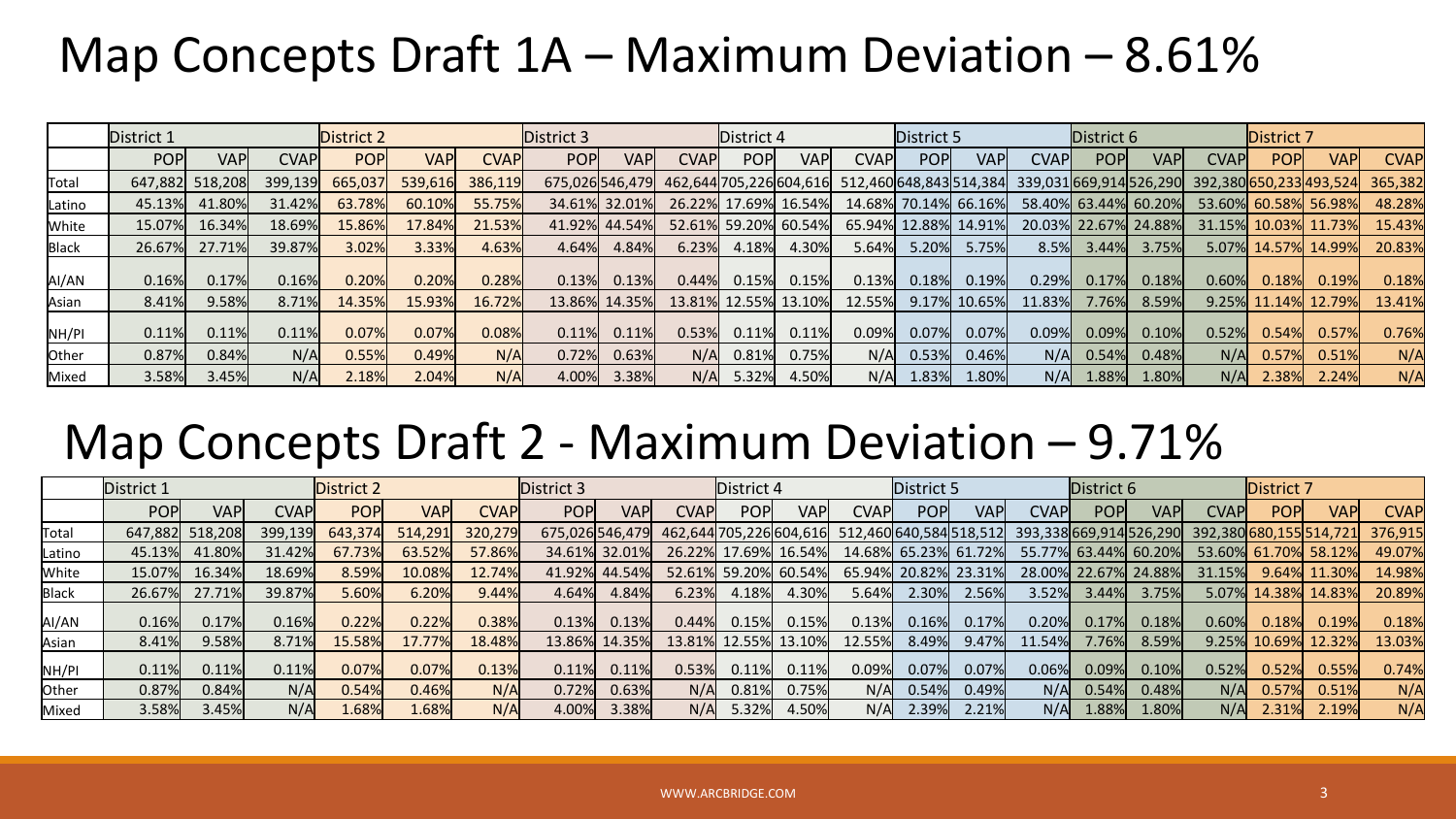| <b>District 1</b> |         | <b>Current</b> |             |            | <b>Draft 1A</b> |             |            | Draft 2    |             |  |
|-------------------|---------|----------------|-------------|------------|-----------------|-------------|------------|------------|-------------|--|
|                   | POP     | <b>VAP</b>     | <b>CVAP</b> | <b>POP</b> | <b>VAP</b>      | <b>CVAP</b> | <b>POP</b> | <b>VAP</b> | <b>CVAP</b> |  |
| Total             | 659,160 | 526,424        | 407,422     | 647,882    | 518,208         | 399,139     | 647,882    | 518,208    | 399,139     |  |
| Latino            | 43.62%  | 40.37%         | 30.23%      | 45.13%     | 41.80%          | 31.42%      | 45.13%     | 41.80%     | 31.42%      |  |
| White             | 17.11%  | 18.56%         | 21.01%      | 15.07%     | 16.34%          | 18.69%      | 15.07%     | 16.34%     | 18.69%      |  |
| Black             | 27.46%  | 28.42%         | 39.52%      | 26.67%     | 27.71%          | 39.87%      | 26.67%     | 27.71%     | 39.87%      |  |
| AI/AN             | 0.34%   | 0.36%          | N/A         | 0.16%      | 0.17%           | 0.16%       | 0.16%      | 0.17%      | 0.16%       |  |
| Asian             | 8.55%   | 9.42%          | 7.81%       | 8.41%      | 9.58%           | 8.12%       | 8.41%      | 9.58%      | 8.12%       |  |
| NH/PI             | 0.15%   | 0.15%          | N/A         | 0.11%      | 0.11%           | 0.11%       | 0.11%      | 0.11%      | 0.11%       |  |
| Other             | 1.18%   | 1.14%          | 1.43%       | 0.87%      | 0.84%           | N/A         | 0.87%      | 0.84%      | N/A         |  |
| Mixed             | 1.59%   | 1.59%          | N/A         | 3.58%      | 3.45%           | N/A         | 3.58%      | 3.45%      | N/A         |  |

|            | <b>Current</b> |             |
|------------|----------------|-------------|
| <b>POP</b> | <b>VAP</b>     | <b>CVAP</b> |
| ,160       | 526,424        | 407,422     |
| 62%        | 40.37%         | 30.23%      |
| 11%        | 18.56%         | 21.01%      |
| 46%        | 28.42%         | 39.52%      |
| 34%        | 0.36%          | N/A         |
| 55%        | 9.42%          | 7.81%       |
| 15%        | 0.15%          | N/A         |
| 18%        | 1.14%          | 1.43%       |
| 59%        | 1.59%          | N/A         |

| <b>Draft 2</b> |            |             |  |  |  |  |  |  |  |  |
|----------------|------------|-------------|--|--|--|--|--|--|--|--|
| POP            | <b>VAP</b> | <b>CVAP</b> |  |  |  |  |  |  |  |  |
| 647,882        | 518,208    | 399,139     |  |  |  |  |  |  |  |  |
| 45.13%         | 41.80%     | 31.42%      |  |  |  |  |  |  |  |  |
| 15.07%         | 16.34%     | 18.69%      |  |  |  |  |  |  |  |  |
| 26.67%         | 27.71%     | 39.87%      |  |  |  |  |  |  |  |  |
| 0.16%          | 0.17%      | 0.16%       |  |  |  |  |  |  |  |  |
| 8.41%          | 9.58%      | 8.12%       |  |  |  |  |  |  |  |  |
| 0.11%          | 0.11%      | 0.11%       |  |  |  |  |  |  |  |  |
| 0.87%          | 0.84%      | N/A         |  |  |  |  |  |  |  |  |
| 3.58%          | 3.45%      | N/A         |  |  |  |  |  |  |  |  |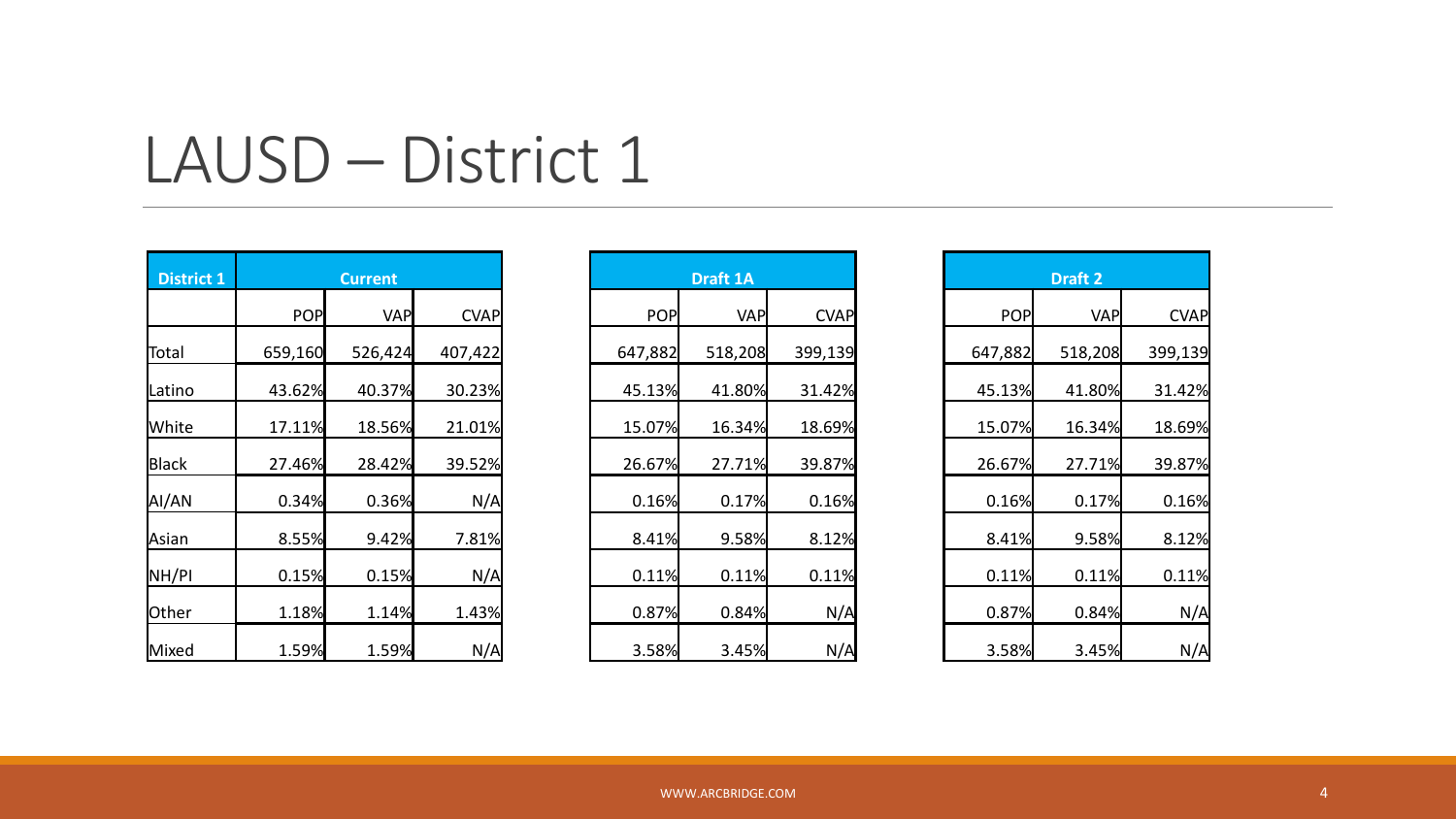| <b>District 2</b> |            | <b>Current</b> |             |            | <b>Draft 1A</b> |             | <b>Draft 2</b> |            |             |
|-------------------|------------|----------------|-------------|------------|-----------------|-------------|----------------|------------|-------------|
|                   | <b>POP</b> | <b>VAP</b>     | <b>CVAP</b> | <b>POP</b> | <b>VAP</b>      | <b>CVAP</b> | <b>POP</b>     | <b>VAP</b> | <b>CVAP</b> |
| Total             | 644,859    | 520,633        | 330,013     | 665,037    | 539,616         | 386,119     | 643,374        | 514,291    | 320,279     |
| Latino            | 64.65%     | 60.40%         | 54.72%      | 63.78%     | 60.10%          | 55.75%      | 67.73%         | 63.52%     | 57.86%      |
| <b>White</b>      | 9.59%      | 11.13%         | 14.10%      | 15.86%     | 17.84%          | 21.53%      | 8.59%          | 10.08%     | 12.74%      |
| Black             | 5.59%      | 6.17%          | 9.02%       | 3.02%      | 3.33%           | 4.63%       | 5.60%          | 6.20%      | 9.44%       |
| AI/AN             | 0.37%      | 0.38%          | N/A         | 0.20%      | 0.20%           | 0.28%       | 0.22%          | 0.22%      | 0.38%       |
| Asian             | 18.42%     | 20.66%         | 20.78%      | 14.35%     | 15.93%          | 16.11%      | 15.58%         | 17.77%     | 18.48%      |
| NH/PI             | 0.10%      | 0.10%          | N/A         | 0.07%      | 0.07%           | 0.08%       | 0.07%          | 0.07%      | 0.13%       |
| Other             | 0.71%      | 0.64%          | 1.34%       | 0.55%      | 0.49%           | N/A         | 0.54%          | 0.46%      | N/A         |
| Mixed             | 0.57%      | 0.53%          | N/A         | 2.18%      | 2.04%           | N/A         | 1.68%          | 1.68%      | N/A         |

|            | <b>Current</b> |             | <b>Draft 1A</b> |            |             |  |  |  |
|------------|----------------|-------------|-----------------|------------|-------------|--|--|--|
| <b>POP</b> | <b>VAP</b>     | <b>CVAP</b> | <b>POP</b>      | <b>VAP</b> | <b>CVAP</b> |  |  |  |
| ,859       | 520,633        | 330,013     | 665,037         | 539,616    | 386,119     |  |  |  |
| 65%        | 60.40%         | 54.72%      | 63.78%          | 60.10%     | 55.75%      |  |  |  |
| 59%        | 11.13%         | 14.10%      | 15.86%          | 17.84%     | 21.53%      |  |  |  |
| 59%        | 6.17%          | 9.02%       | 3.02%           | 3.33%      | 4.63%       |  |  |  |
| 37%        | 0.38%          | N/A         | 0.20%           | 0.20%      | 0.28%       |  |  |  |
| 42%        | 20.66%         | 20.78%      | 14.35%          | 15.93%     | 16.11%      |  |  |  |
| 10%        | 0.10%          | N/A         | 0.07%           | 0.07%      | 0.08%       |  |  |  |
| 71%        | 0.64%          | 1.34%       | 0.55%           | 0.49%      | N/A         |  |  |  |
| 57%        | 0.53%          | N/A         | 2.18%           | 2.04%      | N/A         |  |  |  |

|         | <b>Draft 2</b> |             |
|---------|----------------|-------------|
| POP     | <b>VAP</b>     | <b>CVAP</b> |
| 643,374 | 514,291        | 320,279     |
| 67.73%  | 63.52%         | 57.86%      |
| 8.59%   | 10.08%         | 12.74%      |
| 5.60%   | 6.20%          | 9.44%       |
| 0.22%   | 0.22%          | 0.38%       |
| 15.58%  | 17.77%         | 18.48%      |
| 0.07%   | 0.07%          | 0.13%       |
| 0.54%   | 0.46%          | N/A         |
| 1.68%   | 1.68%          | N/A         |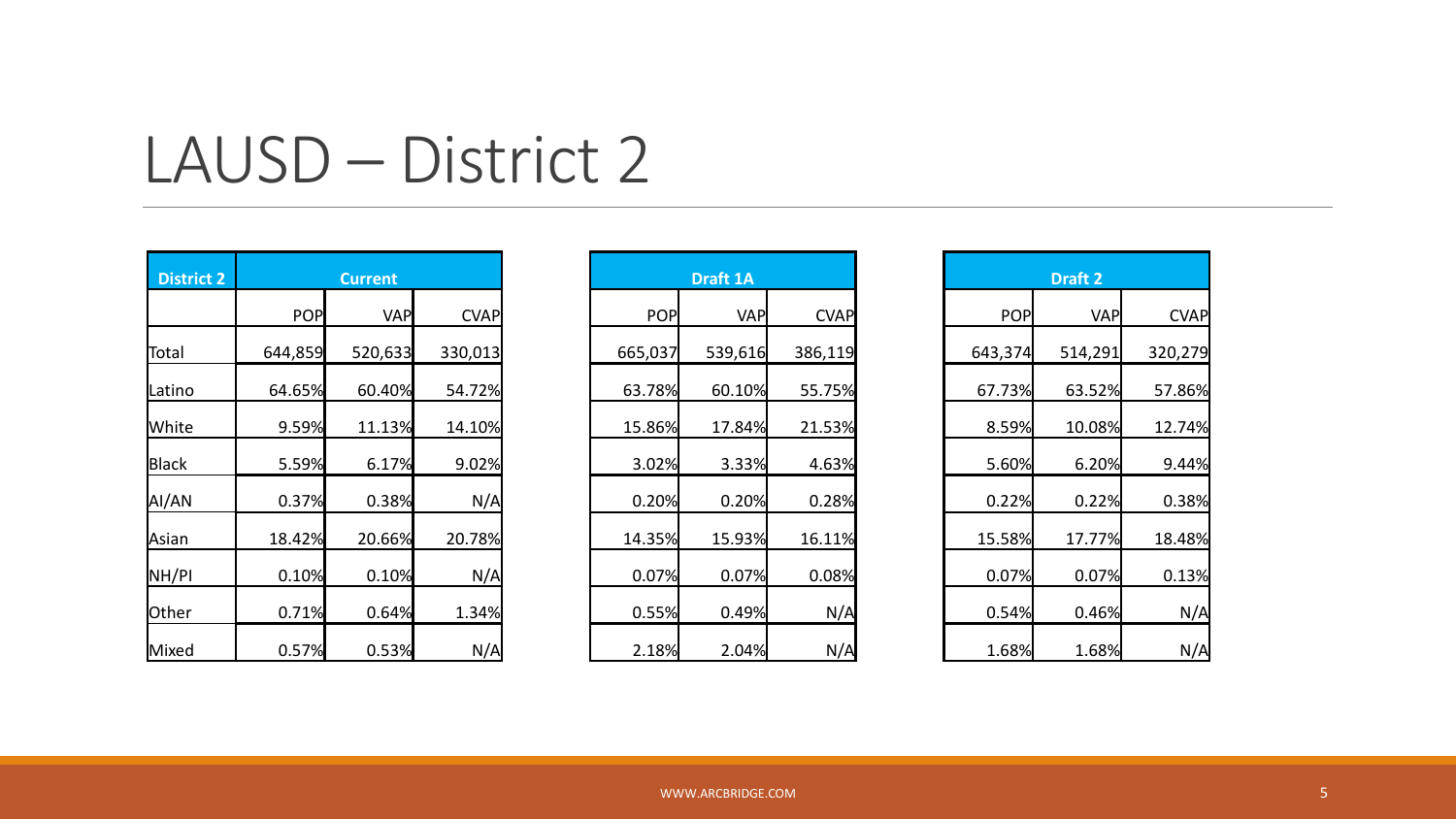| <b>District 3</b> |            | <b>Current</b> |             |            | <b>Draft 1A</b> |             |            | Draft 2    |             |
|-------------------|------------|----------------|-------------|------------|-----------------|-------------|------------|------------|-------------|
|                   | <b>POP</b> | <b>VAP</b>     | <b>CVAP</b> | <b>POP</b> | <b>VAP</b>      | <b>CVAP</b> | <b>POP</b> | <b>VAP</b> | <b>CVAP</b> |
| Total             | 697,257    | 566,501        | 480,646     | 675,026    | 546,479         | 462,644     | 675,026    | 546,479    | 462,644     |
| Latino            | 32.85%     | 30.41%         | 25.31%      | 34.61%     | 32.01%          | 26.22%      | 34.61%     | 32.01%     | 26.22%      |
| <b>White</b>      | 43.88%     | 46.39%         | 54.03%      | 41.92%     | 44.54%          | 52.61%      | 41.92%     | 44.54%     | 52.61%      |
| Black             | 5.26%      | 5.29%          | 5.96%       | 4.64%      | 4.84%           | 6.23%       | 4.64%      | 4.84%      | 6.23%       |
| AI/AN             | 0.51%      | 0.53%          | N/A         | 0.13%      | 0.13%           | 0.44%       | 0.13%      | 0.13%      | 0.44%       |
| Asian             | 15.31%     | 15.39%         | 13.57%      | 13.86%     | 14.35%          | 13.81%      | 13.86%     | 14.35%     | 13.81%      |
| NH/PI             | 0.17%      | 0.17%          | N/A         | 0.11%      | 0.11%           | 0.53%       | 0.11%      | 0.11%      | 0.53%       |
| Other             | 1.27%      | 1.17%          | 1.13%       | 0.72%      | 0.63%           | N/A         | 0.72%      | 0.63%      | N/A         |
| Mixed             | 0.74%      | 0.64%          | N/A         | 4.00%      | 3.38%           | N/A         | 4.00%      | 3.38%      | N/A         |

|            | <b>Current</b> |             | <b>Draft 1A</b> |            |             |  |  |
|------------|----------------|-------------|-----------------|------------|-------------|--|--|
| <b>POP</b> | <b>VAP</b>     | <b>CVAP</b> | <b>POP</b>      | <b>VAP</b> | <b>CVAP</b> |  |  |
| ,257       | 566,501        | 480,646     | 675,026         | 546,479    | 462,644     |  |  |
| 85%        | 30.41%         | 25.31%      | 34.61%          | 32.01%     | 26.22%      |  |  |
| 88%        | 46.39%         | 54.03%      | 41.92%          | 44.54%     | 52.61%      |  |  |
| 26%        | 5.29%          | 5.96%       | 4.64%           | 4.84%      | 6.23%       |  |  |
| 51%        | 0.53%          | N/A         | 0.13%           | 0.13%      | 0.44%       |  |  |
| 31%        | 15.39%         | 13.57%      | 13.86%          | 14.35%     | 13.81%      |  |  |
| 17%        | 0.17%          | N/A         | 0.11%           | 0.11%      | 0.53%       |  |  |
| 27%        | 1.17%          | 1.13%       | 0.72%           | 0.63%      | N/A         |  |  |
| 74%        | 0.64%          | N/A         | 4.00%           | 3.38%      | N/A         |  |  |

|         | <b>Draft 2</b> |             |
|---------|----------------|-------------|
| POP     | <b>VAP</b>     | <b>CVAP</b> |
| 675,026 | 546,479        | 462,644     |
| 34.61%  | 32.01%         | 26.22%      |
| 41.92%  | 44.54%         | 52.61%      |
| 4.64%   | 4.84%          | 6.23%       |
| 0.13%   | 0.13%          | 0.44%       |
| 13.86%  | 14.35%         | 13.81%      |
| 0.11%   | 0.11%          | 0.53%       |
| 0.72%   | 0.63%          | N/A         |
| 4.00%   | 3.38%          | N/A         |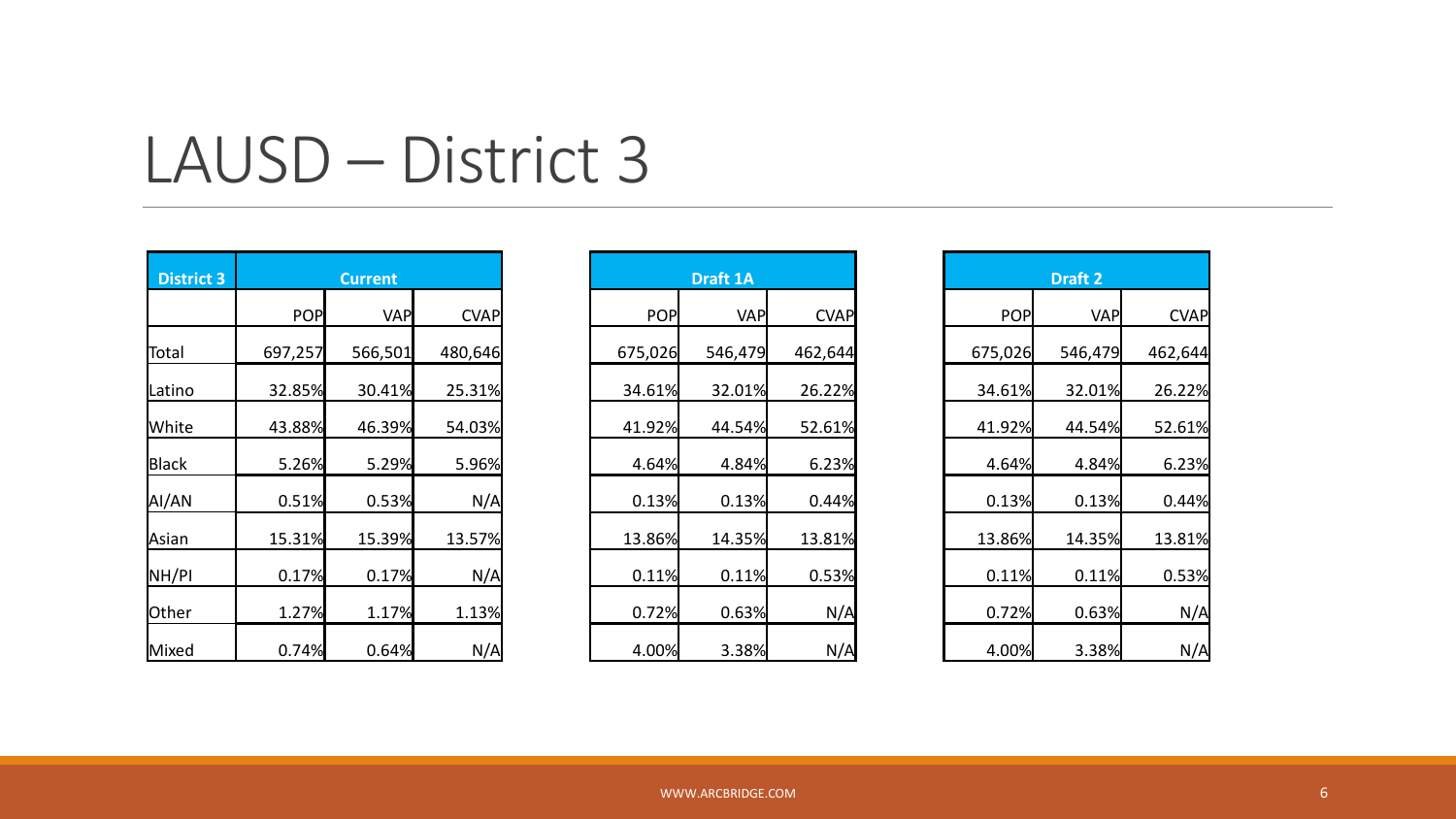| <b>District 4</b> |            | <b>Current</b> |             |            | <b>Draft 1A</b> |             |            | Draft 2    |             |  |
|-------------------|------------|----------------|-------------|------------|-----------------|-------------|------------|------------|-------------|--|
|                   | <b>POP</b> | <b>VAP</b>     | <b>CVAP</b> | <b>POP</b> | <b>VAP</b>      | <b>CVAP</b> | <b>POP</b> | <b>VAP</b> | <b>CVAP</b> |  |
| Total             | 703,171    | 609,563        | 518,015     | 705,226    | 604,616         | 512,460     | 705,226    | 604,616    | 512,460     |  |
| Latino            | 16.81%     | 15.83%         | 13.92%      | 17.69%     | 16.54%          | 14.68%      | 17.69%     | 16.54%     | 14.68%      |  |
| <b>White</b>      | 60.64%     | 61.79%         | 67.08%      | 59.20%     | 60.54%          | 65.94%      | 59.20%     | 60.54%     | 65.94%      |  |
| Black             | 5.31%      | 5.33%          | 5.98%       | 4.18%      | 4.30%           | 5.64%       | 4.18%      | 4.30%      | 5.64%       |  |
| AI/AN             | 0.61%      | 0.63%          | N/A         | 0.15%      | 0.15%           | 0.13%       | 0.15%      | 0.15%      | 0.13%       |  |
| Asian             | 13.95%     | 13.96%         | 11.77%      | 12.55%     | 13.10%          | 12.55%      | 12.55%     | 13.10%     | 12.55%      |  |
| NH/PI             | 0.19%      | 0.18%          | N/A         | 0.11%      | 0.11%           | 0.09%       | 0.11%      | 0.11%      | 0.09%       |  |
| Other             | 1.73%      | 1.63%          | 1.28%       | 0.81%      | 0.75%           | N/A         | 0.81%      | 0.75%      | N/A         |  |
| Mixed             | 0.77%      | 0.65%          | N/A         | 5.32%      | 4.50%           | N/A         | 5.32%      | 4.50%      | N/A         |  |

| <b>Current</b> |            |             |
|----------------|------------|-------------|
| <b>POP</b>     | <b>VAP</b> | <b>CVAP</b> |
| ,171           | 609,563    | 518,015     |
| 81%            | 15.83%     | 13.92%      |
| 64%            | 61.79%     | 67.08%      |
| 31%            | 5.33%      | 5.98%       |
| 61%            | 0.63%      | N/A         |
| 95%            | 13.96%     | 11.77%      |
| 19%            | 0.18%      | N/A         |
| 73%            | 1.63%      | 1.28%       |
| 77%            | 0.65%      | N/A         |

| <b>Draft 2</b> |            |             |  |  |  |  |  |  |
|----------------|------------|-------------|--|--|--|--|--|--|
| POP            | <b>VAP</b> | <b>CVAP</b> |  |  |  |  |  |  |
| 705,226        | 604,616    | 512,460     |  |  |  |  |  |  |
| 17.69%         | 16.54%     | 14.68%      |  |  |  |  |  |  |
| 59.20%         | 60.54%     | 65.94%      |  |  |  |  |  |  |
| 4.18%          | 4.30%      | 5.64%       |  |  |  |  |  |  |
| 0.15%          | 0.15%      | 0.13%       |  |  |  |  |  |  |
| 12.55%         | 13.10%     | 12.55%      |  |  |  |  |  |  |
| 0.11%          | 0.11%      | 0.09%       |  |  |  |  |  |  |
| 0.81%          | 0.75%      | N/A         |  |  |  |  |  |  |
| 5.32%          | 4.50%      | N/A         |  |  |  |  |  |  |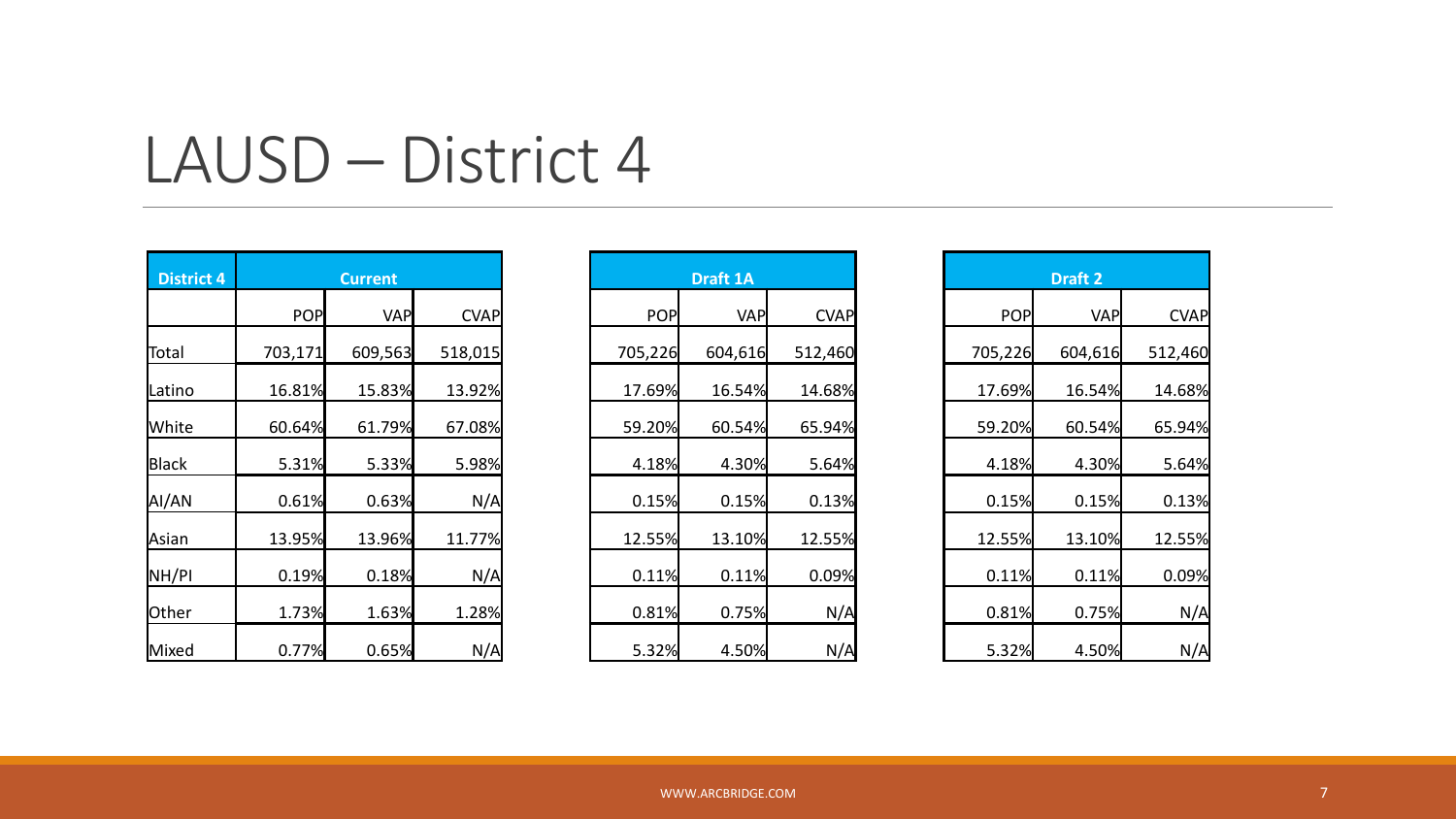| <b>District 5</b> |         | <b>Current</b> |             |            | <b>Draft 1A</b> |             |            | Draft 2    |             |
|-------------------|---------|----------------|-------------|------------|-----------------|-------------|------------|------------|-------------|
|                   | POP     | <b>VAP</b>     | <b>CVAP</b> | <b>POP</b> | <b>VAP</b>      | <b>CVAP</b> | <b>POP</b> | <b>VAP</b> | <b>CVAP</b> |
| Total             | 611,883 | 484,391        | 359,990     | 648,843    | 514,384         | 339,031     | 640,584    | 518,512    | 393,338     |
| Latino            | 70.55%  | 67.36%         | 60.99%      | 70.14%     | 66.16%          | 58.40%      | 65.23%     | 61.72%     | 55.77%      |
| White             | 16.77%  | 18.96%         | 23.64%      | 12.88%     | 14.91%          | 20.03%      | 20.82%     | 23.31%     | 28.00%      |
| <b>Black</b>      | 2.47%   | 2.61%          | 3.25%       | 5.20%      | 5.75%           | 8.50%       | 2.30%      | 2.56%      | 3.52%       |
| AI/AN             | 0.35%   | 0.38%          | N/A         | 0.18%      | 0.19%           | 0.29%       | 0.16%      | 0.17%      | 0.20%       |
| Asian             | 8.61%   | 9.53%          | 11.13%      | 9.17%      | 10.65%          | 11.83%      | 8.49%      | 9.47%      | 11.54%      |
| NH/PI             | 0.09%   | 0.09%          | N/A         | 0.07%      | 0.07%           | 0.09%       | 0.07%      | 0.07%      | 0.06%       |
| Other             | 0.73%   | 0.67%          | 0.97%       | 0.53%      | 0.46%           | N/A         | 0.54%      | 0.49%      | N/A         |
| Mixed             | 0.43%   | 0.39%          | N/A         | 1.83%      | 1.80%           | N/A         | 2.39%      | 2.21%      | N/A         |

| <b>Current</b> |            |             | <b>Draft 1A</b> |            |             |  |  |
|----------------|------------|-------------|-----------------|------------|-------------|--|--|
| <b>POP</b>     | <b>VAP</b> | <b>CVAP</b> | <b>POP</b>      | <b>VAP</b> | <b>CVAP</b> |  |  |
| ,883           | 484,391    | 359,990     | 648,843         | 514,384    | 339,031     |  |  |
| 55%            | 67.36%     | 60.99%      | 70.14%          | 66.16%     | 58.40%      |  |  |
| 77%            | 18.96%     | 23.64%      | 12.88%          | 14.91%     | 20.03%      |  |  |
| 47%            | 2.61%      | 3.25%       | 5.20%           | 5.75%      | 8.50%       |  |  |
| 35%            | 0.38%      | N/A         | 0.18%           | 0.19%      | 0.29%       |  |  |
| 61%            | 9.53%      | 11.13%      | 9.17%           | 10.65%     | 11.83%      |  |  |
| 09%            | 0.09%      | N/A         | 0.07%           | 0.07%      | 0.09%       |  |  |
| 73%            | 0.67%      | 0.97%       | 0.53%           | 0.46%      | N/A         |  |  |
| 43%            | 0.39%      | N/A         | 1.83%           | 1.80%      | N/A         |  |  |

| <b>Draft 2</b> |            |             |  |  |  |  |  |  |
|----------------|------------|-------------|--|--|--|--|--|--|
| POP            | <b>VAP</b> | <b>CVAP</b> |  |  |  |  |  |  |
| 640,584        | 518,512    | 393,338     |  |  |  |  |  |  |
| 65.23%         | 61.72%     | 55.77%      |  |  |  |  |  |  |
| 20.82%         | 23.31%     | 28.00%      |  |  |  |  |  |  |
| 2.30%          | 2.56%      | 3.52%       |  |  |  |  |  |  |
| 0.16%          | 0.17%      | 0.20%       |  |  |  |  |  |  |
| 8.49%          | 9.47%      | 11.54%      |  |  |  |  |  |  |
| 0.07%          | 0.07%      | 0.06%       |  |  |  |  |  |  |
| 0.54%          | 0.49%      | N/A         |  |  |  |  |  |  |
| 2.39%          | 2.21%      | N/A         |  |  |  |  |  |  |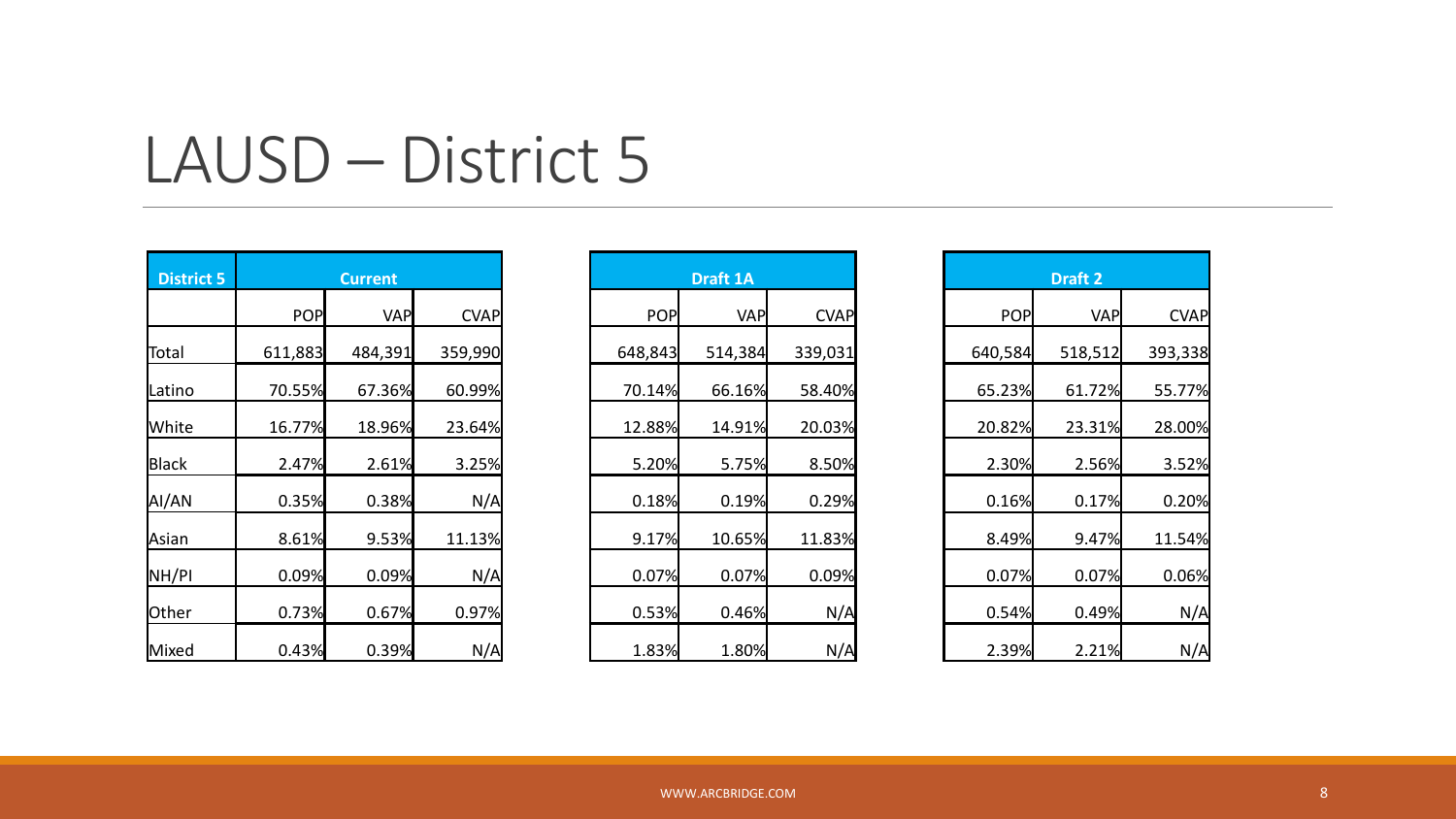| <b>District 6</b> |            | <b>Current</b> |             |            | <b>Draft 1A</b> |             |            | Draft 2    |             |
|-------------------|------------|----------------|-------------|------------|-----------------|-------------|------------|------------|-------------|
|                   | <b>POP</b> | <b>VAP</b>     | <b>CVAP</b> | <b>POP</b> | <b>VAP</b>      | <b>CVAP</b> | <b>POP</b> | <b>VAP</b> | <b>CVAP</b> |
| Total             | 666,995    | 518,803        | 377,412     | 669,914    | 526,290         | 392,380     | 669,914    | 526,290    | 392,380     |
| Latino            | 66.99%     | 63.95%         | 57.56%      | 63.44%     | 60.20%          | 53.60%      | 63.44%     | 60.20%     | 53.60%      |
| <b>White</b>      | 19.28%     | 21.29%         | 26.82%      | 22.67%     | 24.88%          | 31.15%      | 22.67%     | 24.88%     | 31.15%      |
| Black             | 3.42%      | 3.66%          | 4.88%       | 3.44%      | 3.75%           | 5.07%       | 3.44%      | 3.75%      | 5.07%       |
| AI/AN             | 0.38%      | 0.42%          | N/A         | 0.17%      | 0.18%           | 0.60%       | 0.17%      | 0.18%      | 0.60%       |
| Asian             | 8.64%      | 9.51%          | 9.80%       | 7.76%      | 8.59%           | 9.25%       | 7.76%      | 8.59%      | 9.25%       |
| NH/PI             | 0.11%      | 0.11%          | N/A         | 0.09%      | 0.10%           | 0.52%       | 0.09%      | 0.10%      | 0.52%       |
| Other             | 0.74%      | 0.68%          | 0.96%       | 0.54%      | 0.48%           | N/A         | 0.54%      | 0.48%      | N/A         |
| Mixed             | 0.44%      | 0.39%          | N/A         | 1.88%      | 1.80%           | N/A         | 1.88%      | 1.80%      | N/A         |

| <b>Current</b> |            |             |
|----------------|------------|-------------|
| <b>POP</b>     | <b>VAP</b> | <b>CVAP</b> |
| ,995           | 518,803    | 377,412     |
| 99%            | 63.95%     | 57.56%      |
| 28%            | 21.29%     | 26.82%      |
| 42%            | 3.66%      | 4.88%       |
| 38%            | 0.42%      | N/A         |
| 64%            | 9.51%      | 9.80%       |
| 11%            | 0.11%      | N/A         |
| 74%            | 0.68%      | 0.96%       |
| 44%            | 0.39%      | N/A         |

| <b>Draft 2</b> |            |             |  |  |  |  |  |
|----------------|------------|-------------|--|--|--|--|--|
| POP            | <b>VAP</b> | <b>CVAP</b> |  |  |  |  |  |
| 669,914        | 526,290    | 392,380     |  |  |  |  |  |
| 63.44%         | 60.20%     | 53.60%      |  |  |  |  |  |
| 22.67%         | 24.88%     | 31.15%      |  |  |  |  |  |
| 3.44%          | 3.75%      | 5.07%       |  |  |  |  |  |
| 0.17%          | 0.18%      | 0.60%       |  |  |  |  |  |
| 7.76%          | 8.59%      | 9.25%       |  |  |  |  |  |
| 0.09%          | 0.10%      | 0.52%       |  |  |  |  |  |
| 0.54%          | 0.48%      | N/A         |  |  |  |  |  |
| 1.88%          | 1.80%      | N/A         |  |  |  |  |  |